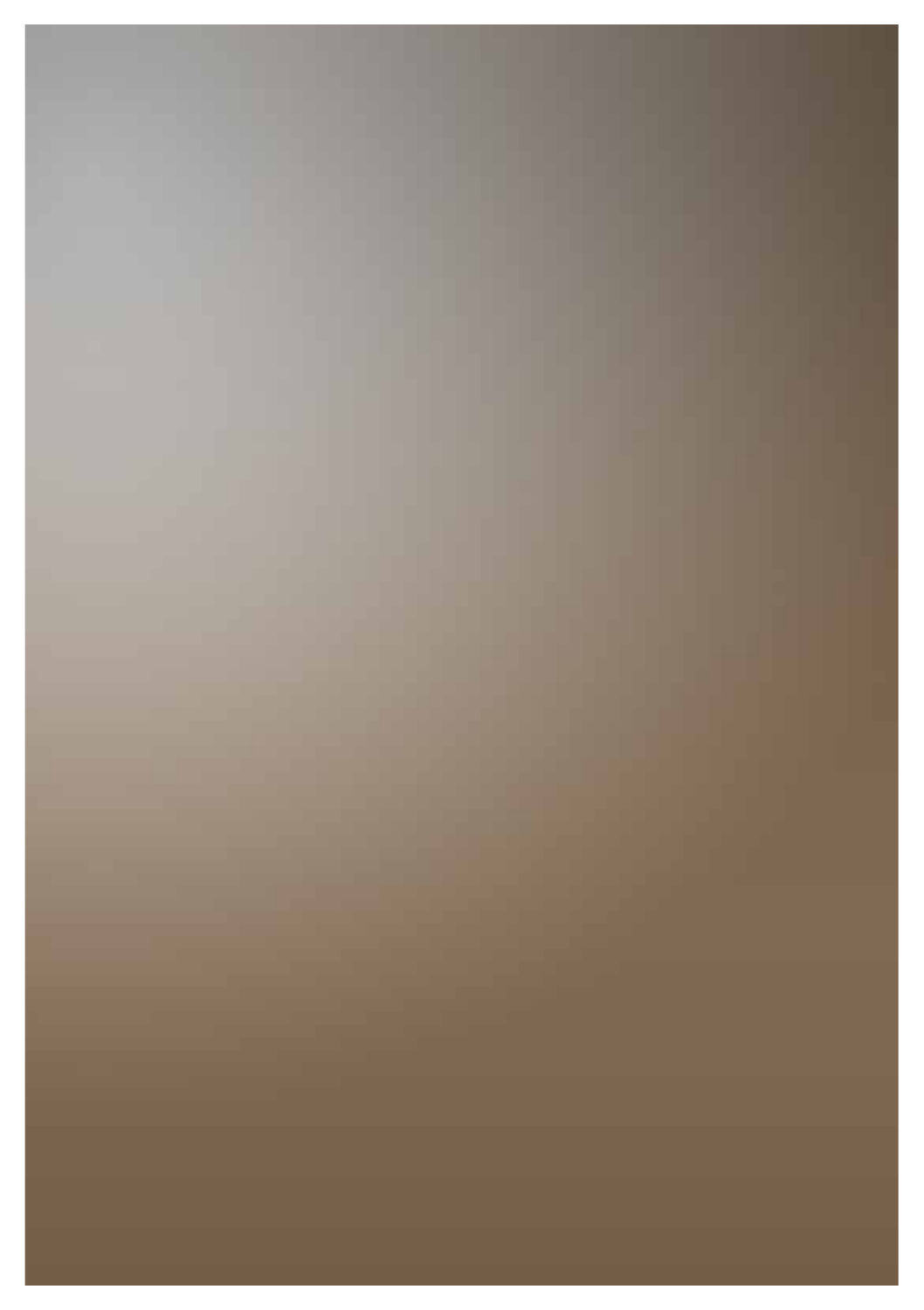

### *Congratulations*

*on the purchase of your Roksan K3 CD Di PLAYER. Your audio component is designed and manufactured to the highest specifications and rigorously tested to offer many years of reliable and high quality musical enjoyment.*

*Correct installation and operation of the product will have a significant influence on the performance of your audio system and ensure many years of trouble-free listening.*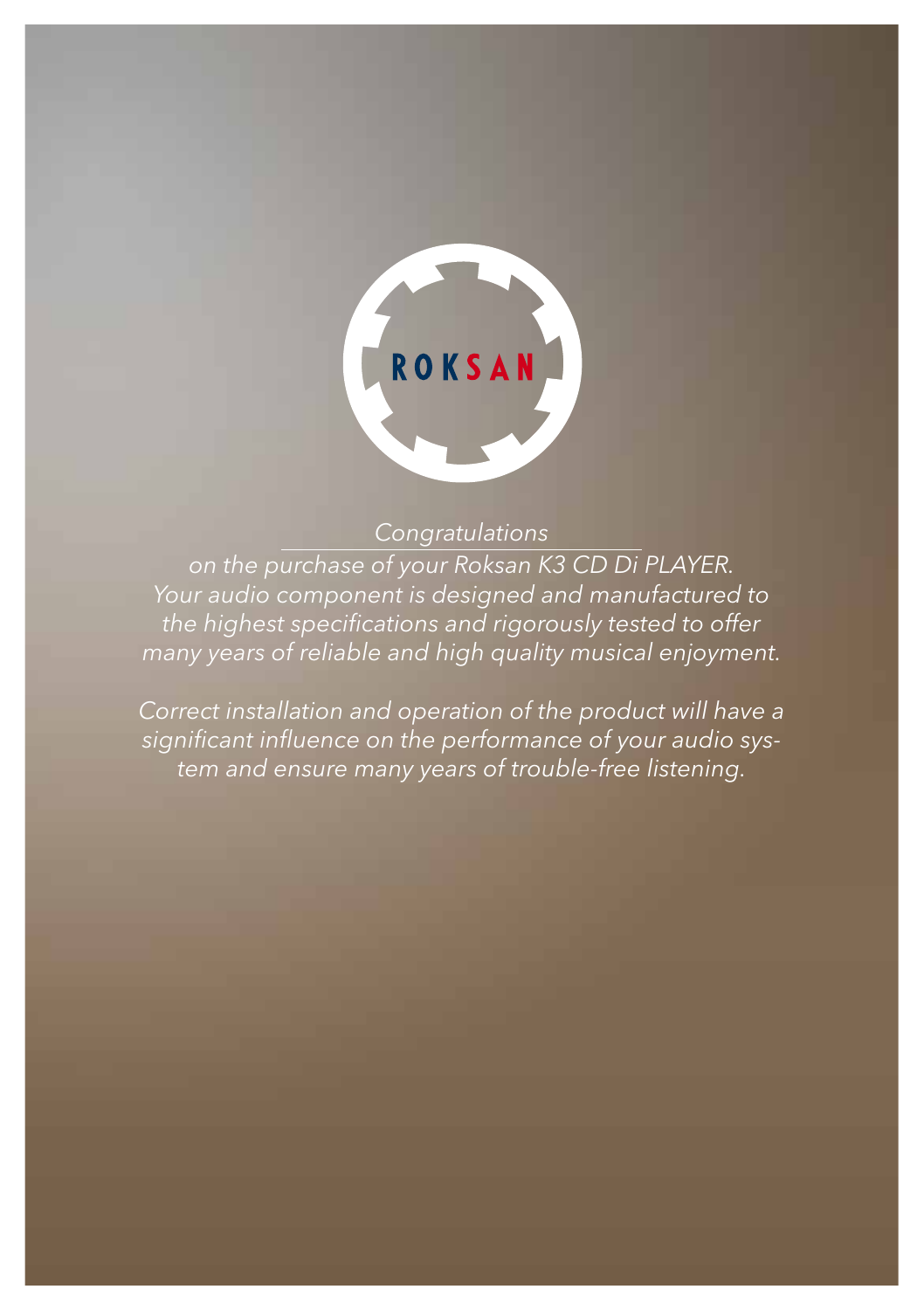

## EU DIRECTIVES

This product is designed to comply with the legal provisions of EU Directives 89/3336/EC and 72/23/EC. The standards which have been applied are those which were in force at the time of the introduction of this product.

This product bears the CE mark.

This product is compliant to EN 60065.

This product must be earthed. Please ensure that other equipment connected to it is earthed according to the manufacturer's instructions.

### **CAUTIONS**

#### AC MAINS SUPPLY

Your K3 CD Di Player is set to operate from a fixed supply voltage which is marked on a label next to the mains input plug. Before connecting the mains lead please check that your mains supply corresponds to this label as below:

| 230V Products | Voltage Range: 220V - 240V |
|---------------|----------------------------|
| 115V Products | Voltage Range: 110V - 120V |
| 100V Products | Voltage Range: 90V - 110V  |

The mains lead supplied with this product has an IEC mains socket which plugs into the IEC connector on the unit's rear panel. The other end is normally attached to the appropriate mains plug for your country. In the UK this is the standard UK13A plug.

This plug should usually not be removed from the lead. If you do remove it, please dispose of it safely so that it cannot be plugged into a mains socket whilst in a potentially dangerous condition. We suggest that you obtain a complete replacement lead from your dealer.

Should you move to another country where either the mains voltage or the mains plugs are different from those as supplied with your CD Player, please contact the appointed ROKSAN distributor for assistance.

Please observe correct mains polarity at all times.

The CD Player mains fuses are located on the rear panel next to the IEC mains connector. They must only be replaced by the fuse of the type and rating as described on the fuse rating label on the rear panel of the unit.

This product requires connection to earth (ground). The earth wire (in the UK this is colour coded green/yellow) of the mains cable supplied with your CD Player must be connected to a suitable earthing point established for this purpose by your electricity supply company. If you are in any doubt, consult a qualified electrician. If the equipment is likely to be unattended for a longer period of time, please unplug it from the mains supply.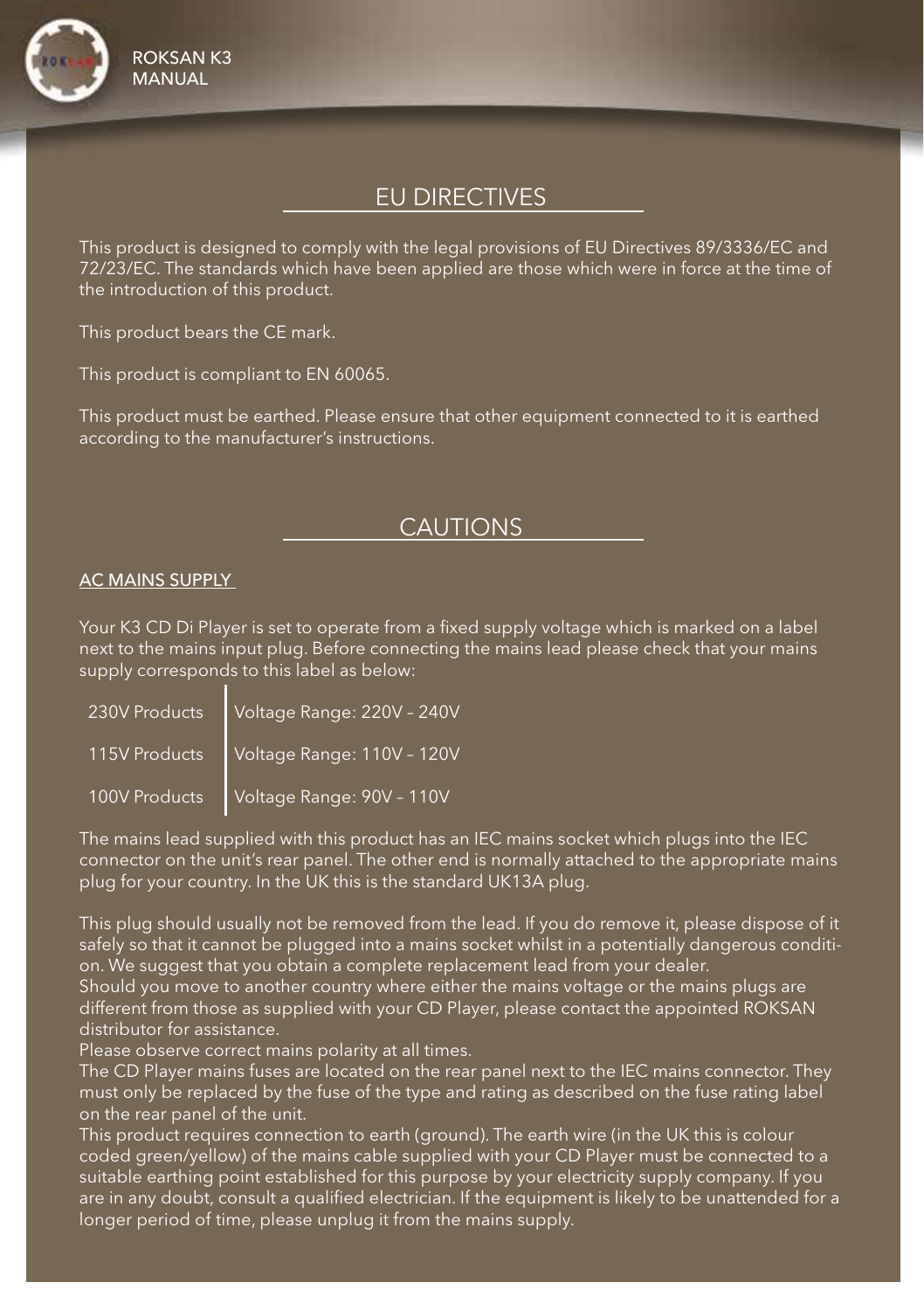

## GENERAL CAUTIONS

#### FCC WARNING

This equipment may generate or use Radio Frequency energy. The user may lose the right to operate this equipment if unauthorised modifications are made.

#### INTERFERENCE

Properly installed, this unit should not cause harmful interference to radio communications, There is, however, no guarantee that such interference will not occur in a specific installation. If interference arises (which you can determine by switching the unit off and on) you could try to remedy matters by the following:

- Re-orient or re-locate the receiving antenna
- Increase the distance between the CD Player and receiver
- Connect the unit to a different mains circuit from that of the receiver
- Consult your ROKSAN appointed dealer or an experienced Radio/TV technician for help and advice

#### Location

Your K3 CD Di Player should be located in a well ventilated area and kept away from sources of heat, dust and humidity and out of direct sunlight.

The CD Player may be positioned either as a free standing unit or alongside another audio/ video product. Never place the CD Player on carpet or any surface likely to hinder normal ventilation.

Never allow liquids or other objects to fall into the unit. This unit contains no user serviceable parts. DO NOT remove any panels or attempt to service it yourself. Unauthorised servicing will void the warranty.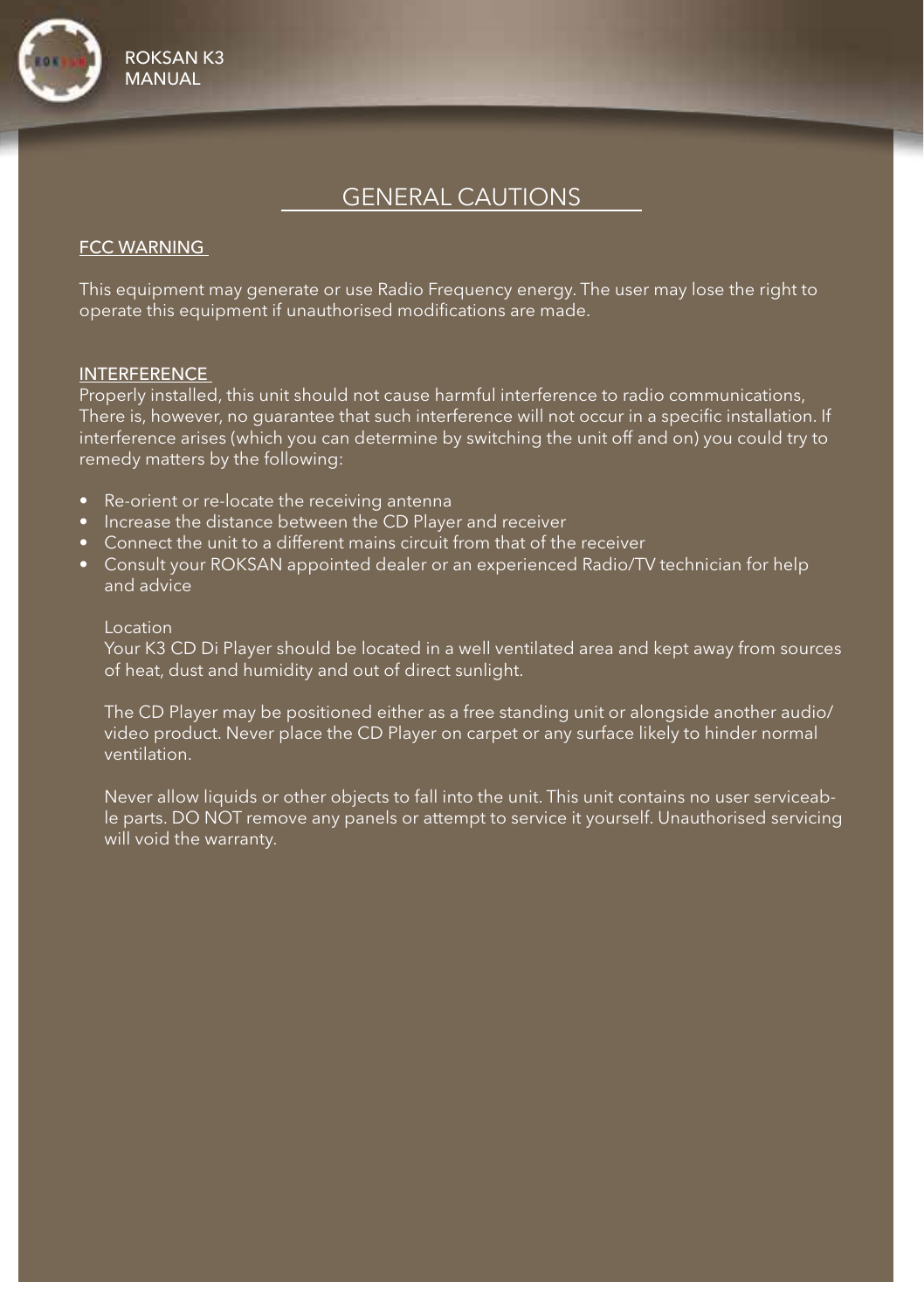

# INSTALLATION

### K3 CD Di Player- Front Panel View

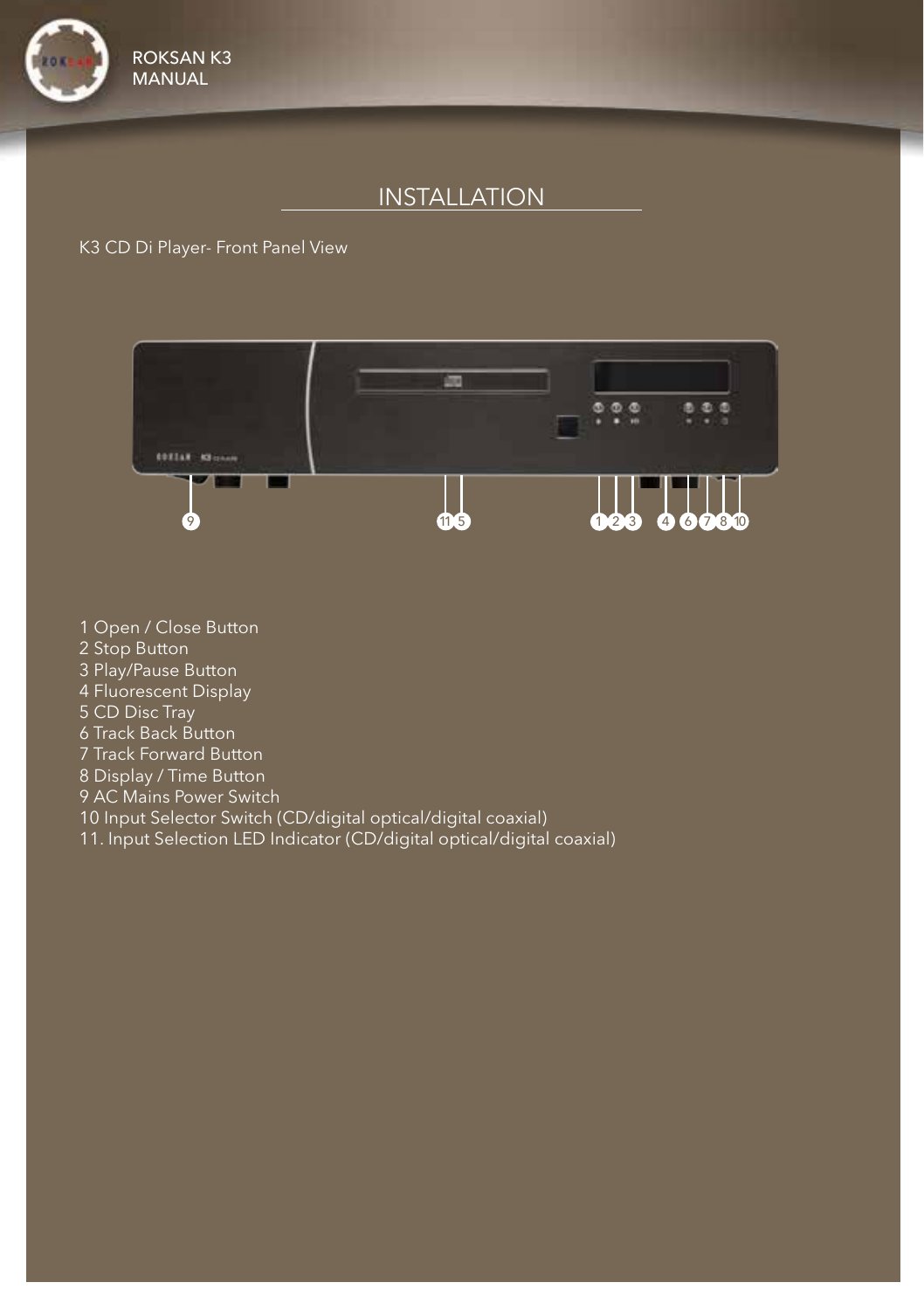

#### K3 CD Di Player - Rear Panel View



- 12 Analogue Output (Left & Right)
- 13 Digital Outputs (Optical: Toslink; Balanced: AES/EBU; Coaxial: RCA)
- 14 Digital Coaxial Input
- 15 Digital Optical Input
- 16 IEC Mains Inlet Socket
- 17 AC Mains Fuse Holder
- 18 Voltage & Fuse Rating Label

## SET-UP CONNECTING MAINS POWER

Please refer to the front & rear panel views. The moulded IEC connector of the supplied mains lead should be plugged into the socket (13) on the rear of the unit first and then plugged into the mains supply. The Mains power switch (9) is on the front underside of the CD Player. This switch can be left on; if however the CD Player is likely to be unattended for a long period, switch it off and unplug the mains lead from the wall.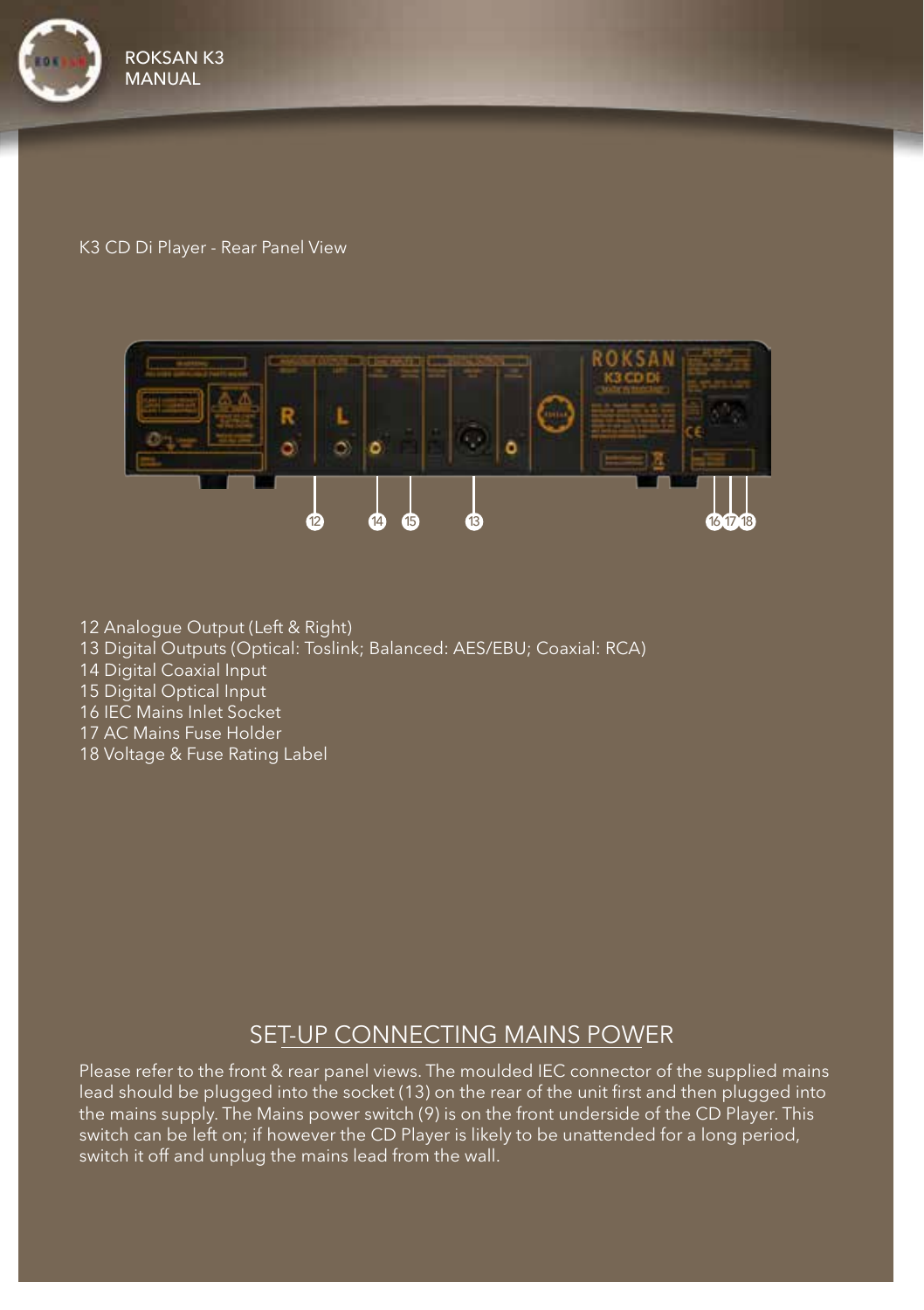

## ANALOGUE OUTPUT

#### SIGNAL CONNECTIONS

The Analogue Outputs (11) use Gold plated RCA Phono sockets and should be connected to the CD or LINE input of your Preamplifier or Amplifier. Standard convention – Right Channel – Red; Left Channel – Black or White.

#### DIGITAL OUTPUT

The Digital Outputs (12) utilise; Gold plated RCA Phono socket for Coaxial SPDIF output, Toslink for Optical output and XLR for Balanced AES/EBU output. Any of these could be connected to a corresponding input of an amplifier with a digital input, or to an outboard Digital to Analogue converter (DAC).

IMPORTANT NOTE For optimum performance it is recommended to use high quality inter-connect cables such as ROKSAN HDC-03A High Definition Analogue Cable and HDC-01D High Definition Coaxial Digital Cable.

#### DIGITAL INPUT

The K3 CD Di features two digital inputs:

- 1 x Coaxial/RCA (13)
- 1 x Toslink Optical (14)

Any device with a digital output can be connected to the K3 CD Di and the signal will be fed to the analogue outputs of the player into the relevant amplification. If the digital source device you wish to connect has either optical, coaxial (or both) digital output(s) it can be connected to the CD Di to utilise the player's circuit for superior sound performance. (for operation instructions please refer to the following section.)

#### **OPERATION**

Please refer to the front & rear panel views.

#### SWITCHING ON

The Mains power switch (9) is located on the front underside of the CD Player. This switch can be left ON for normal operation. If unattended for a long period (going on a short break, holidays etc.) the Mains power should be switched OFF and the power cord disconnected from the mains power input.

#### USING THE CONTROLS

NOTE Please refer to the front panel view on page 4.

Press the Open/Close Button (1) once to open the disc loading tray (Display will indicate: open). Carefully load disc into the tray recess with the label side up. Press the button again to close the tray.

NOTE Never load a disc until the drawer has opened fully, or try to close the drawer until you are sure that the disc is properly seated in the holder recess. Warped discs should never be played.

The drawer should only be opened using the front panel control. Under no circumstances should you attempt to open manually.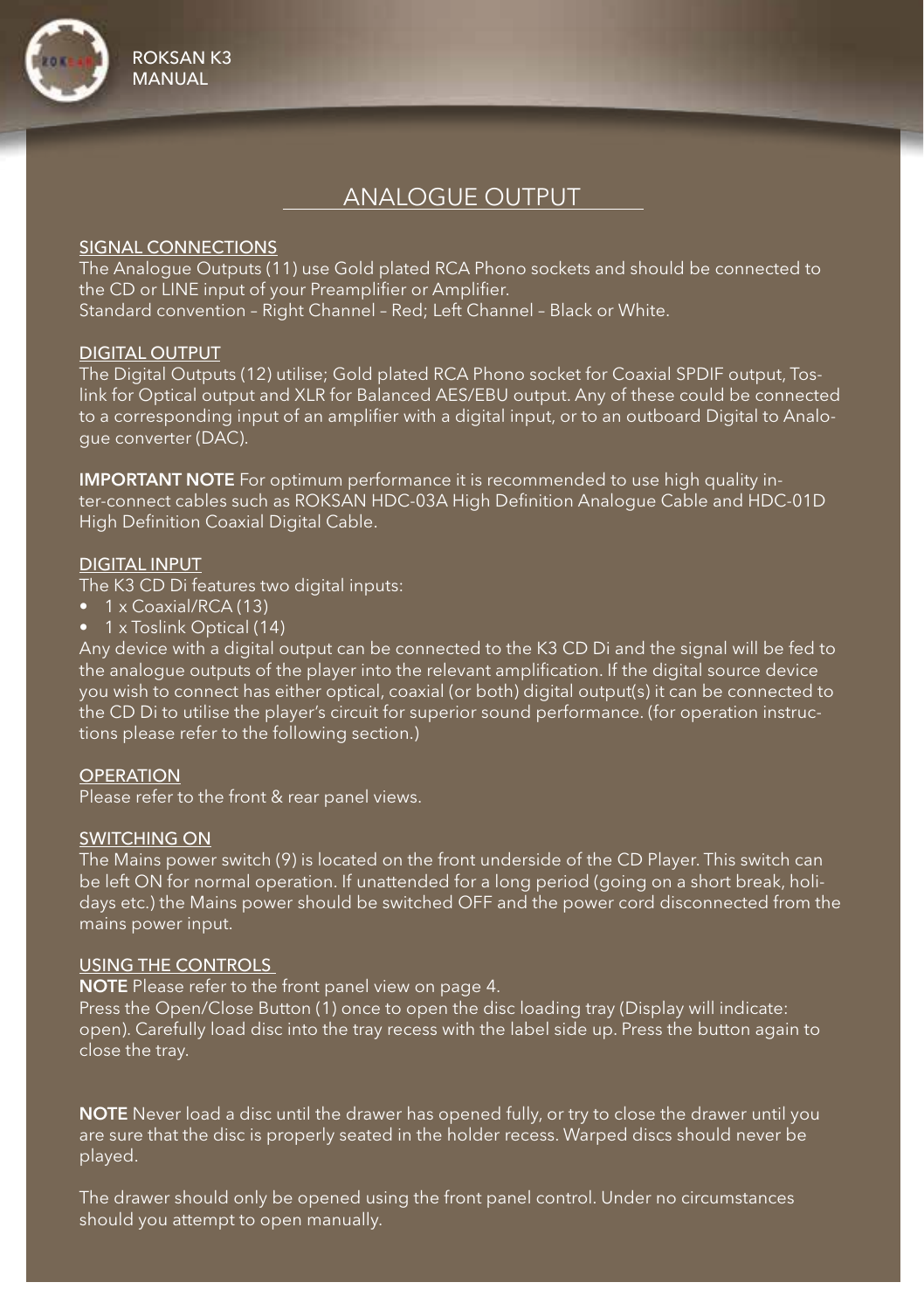

If a disc is not inserted or if the disc is damaged or inserted upside down, the CD player will remain inoperative (display will indicate: no disc).

When a disc has been loaded, your K3 CD Di Player will briefly spin the disc while it studies the data encoded on it. The disc will then stop and the display will indicate the number of tracks on the disc and the total play time.

IMPORTANT NOTE The Input Selector rocker switch (10) should be in the middle position to enable CD playback. The centre underside located LED will not be illuminated if the switch is in the CD position. (If the LED is blue or white - demonstrating optical or coaxial digital input is selected - then the switch will have to be changed to the centre CD position.) To commence playing a disc, press Play/Pause Button (3) once. The disc will play from the beginning.

Press the Play/Pause button (3) a second time to pause the disc whilst it is playing. Pressing the button again will resume playback from the point at which Pause mode was entered. In Pause mode, the disc continues spinning and the laser will still be operational but locked. Please keep the CD player in Pause mode no longer than strictly necessary.

#### SELECTING A TRACK

Press the Track Forward Button (7) to go to the next track on the disc. Pressing the Track Back Button (6) will take you to the previous track.

When the disc is playing, press the Track Back Button once to take you to the beginning of the current track and a second time to take you to the start of the previous track.

In Play mode press the Track Forward Button (7) to take you forward to the start of the next track. Once the procedure is complete the disc will commence playing from the selected track.

When a disc is first loaded, you can use these buttons to select your desired track. Having done so, press the Play/Pause Button and your disc will commence playing from the selected track.

You may select a track when Pause is engaged. In this case, the disc will revert to Pause after the procedure is complete and you will have to press Play/Pause Button to continue playing the disc.

## **DISPLAY**

Pressing the Time Button (8) on the front panel repeatedly will cycle the display through the following modes:

- Normal: Indicates track No. and how long it has been playing. First Press: Indicates track No. and remaining time on the track.
- Second Press: Indicates number of tracks and remaining time on the disc.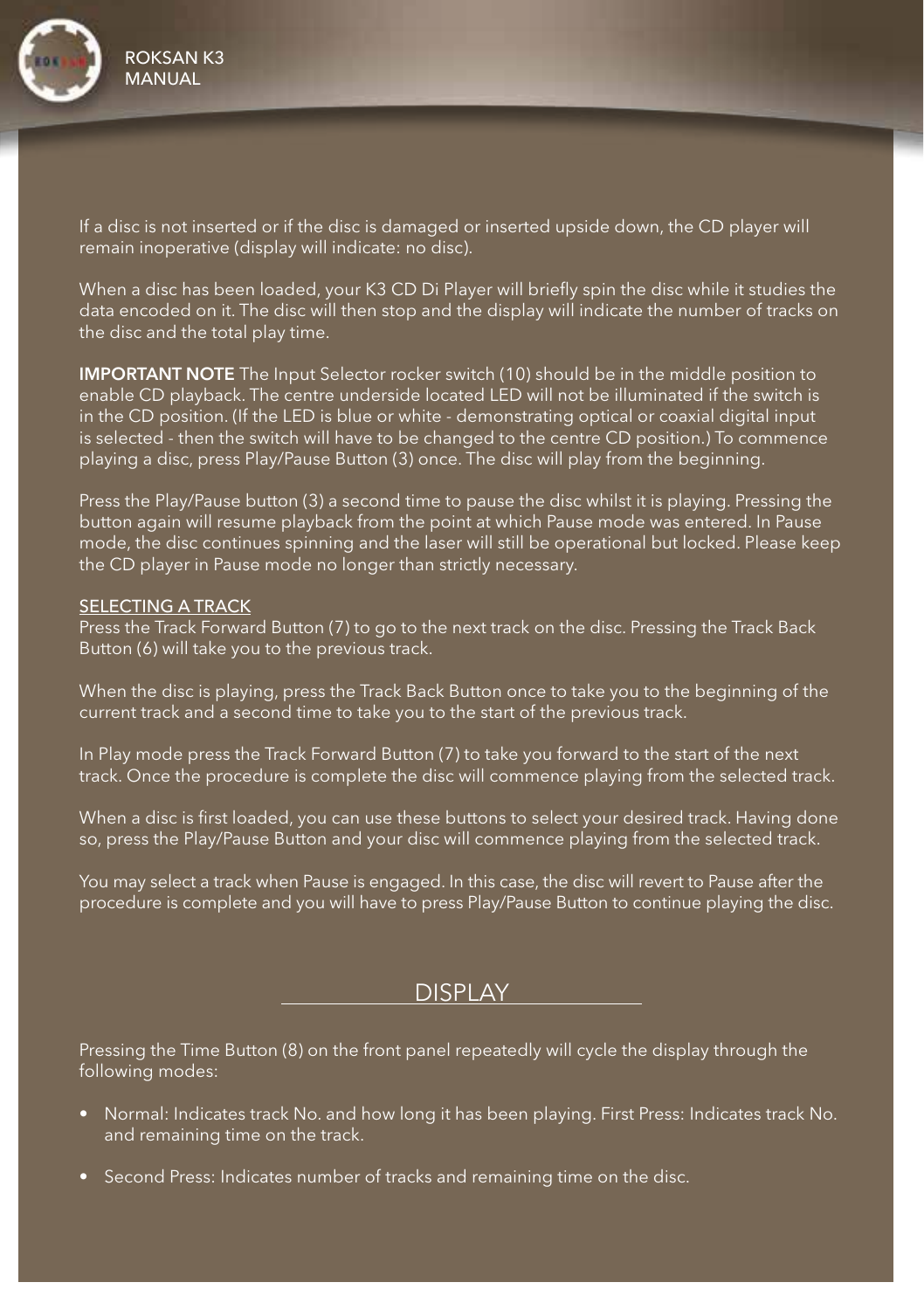

## REPEAT

There are two repeat functions available on your CD player:

- To repeat all tracks on the disc press Repeat Button in the CD section of the R7 remote (pictured right: bottom left button). The display will show 'ALL'.
- To repeat one track press the Repeat Button twice. The display will show 'ONE'.



## OPERATING THE DIGITAL INPUT

If you wish to use an external digital source, it should be connected to the K3 CD Di by either the coaxial (14) or optical (15) digital input options on the rear of the K3 CD Di. Now select the correct input via the rocker switch located on the underside right of the unit (10). When either of the digital inputs are selected, the LED indicator located in the centre underside of the unit (11) will illuminate on the relevant colour. Please see below for the correct position for each input:

- 
- CD Middle position, LED not illuminated
	- Optical Left position, LED will illuminate BLUE
- Coaxial **Right position, LED will illuminate WHITE**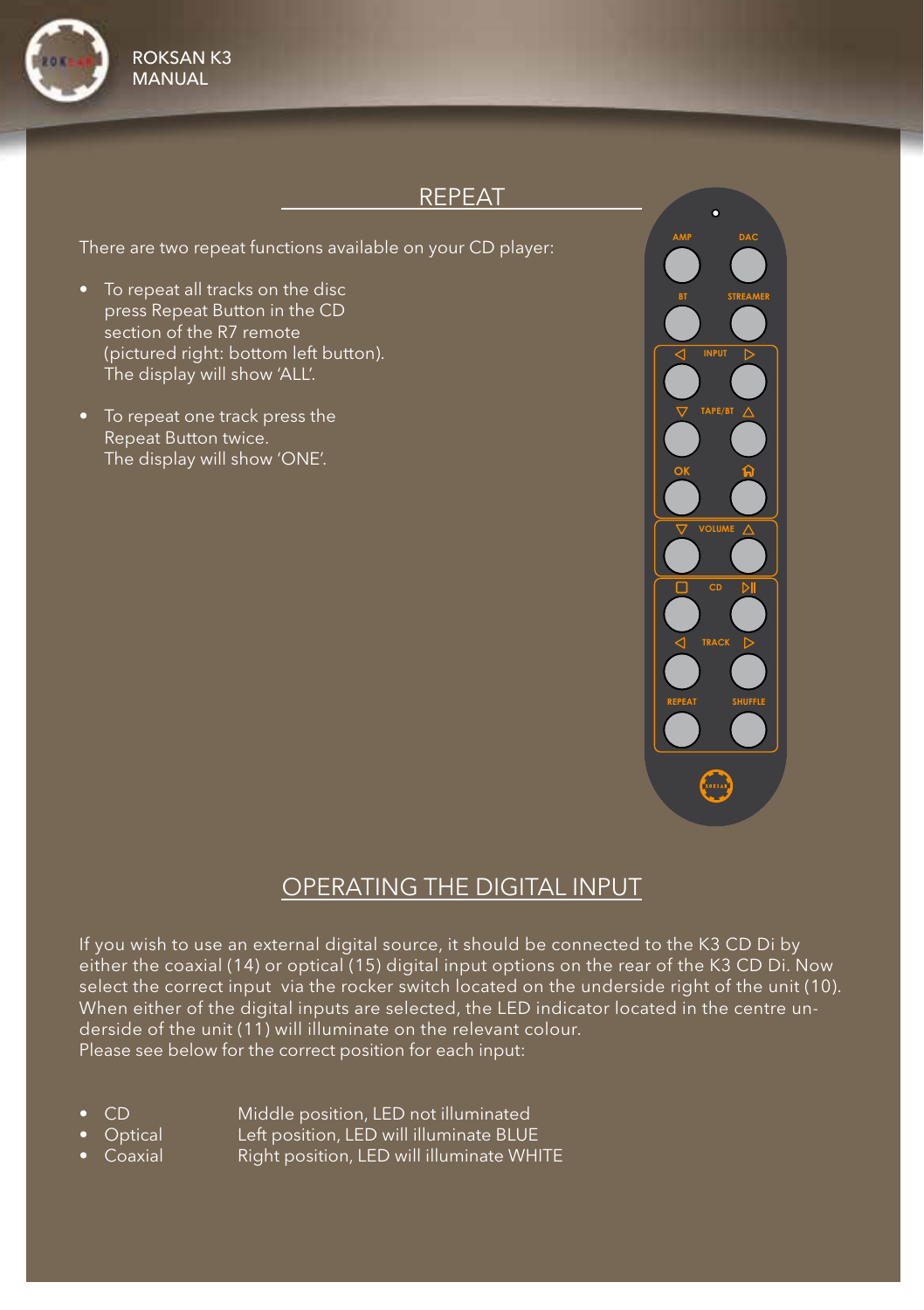# TROUBLESHOOTING

If you suspect your ROKSAN K3 CD Di Player is not operating properly, first check all the connections carefully. Pay particular attention to input and output connections. Phono plugs should be fully inserted- a frequent cause of problems is that Phono plug surrounds do not make proper contact. On the next page are some commonly encountered problems with suggestions for possible cure. The list is not exhaustive: If you have any unresolved problems, please consult ROKSAN or your appointed ROKSAN dealer or distributor.

| Symptom                                                                         | <b>Likely Cause</b>                                                                                                 | Suggested Remedy                                                                                                                                                        |
|---------------------------------------------------------------------------------|---------------------------------------------------------------------------------------------------------------------|-------------------------------------------------------------------------------------------------------------------------------------------------------------------------|
| The disc tray will note close<br>when a disc is inserted                        | Disc is not placed properly<br>in tray<br>Disc is warped                                                            | Replace disc correctly<br>Discard disc                                                                                                                                  |
| Disc inserts, display does not<br>show the number of tracks<br>and playing time | Disc inserted upside down<br>Disc is dirty/scratched<br>Condensation on the laser<br>lens<br>Dirt on the laser lens | Re-insert disc label side up<br>Clean or discard disc<br>Let player warm up, dry lens<br>Refer to appointed dealer or<br>service centre, DO NOT use<br>CD lens cleaners |
| Skipping and mistracking                                                        | Excessive vibration<br>Disc is dirty or scratched                                                                   | Ensure player is stable<br>Clean or discard disc                                                                                                                        |
| Excessive hum                                                                   | Connection loose, cable<br>faulty                                                                                   | Re-connect plugs, change<br>cables                                                                                                                                      |
| One channel inoperative                                                         | Interconnect or amplifier<br>faulty                                                                                 | Change lead, try alternative<br>line input or amplifier                                                                                                                 |
| Remote handset operation<br>erratic or not working                              | Batteries weak or incorrectly<br>inserted, signal path obstruc-<br>ted<br>or angle too wide, bright<br>light        | Replace batteries correctly,<br>remove obstruction, operate<br>handset in front of CD player,<br>darken room                                                            |
| No sound when digital input<br>is connected                                     | Incorrect input selection                                                                                           | Use right rocker switch to<br>select correct input                                                                                                                      |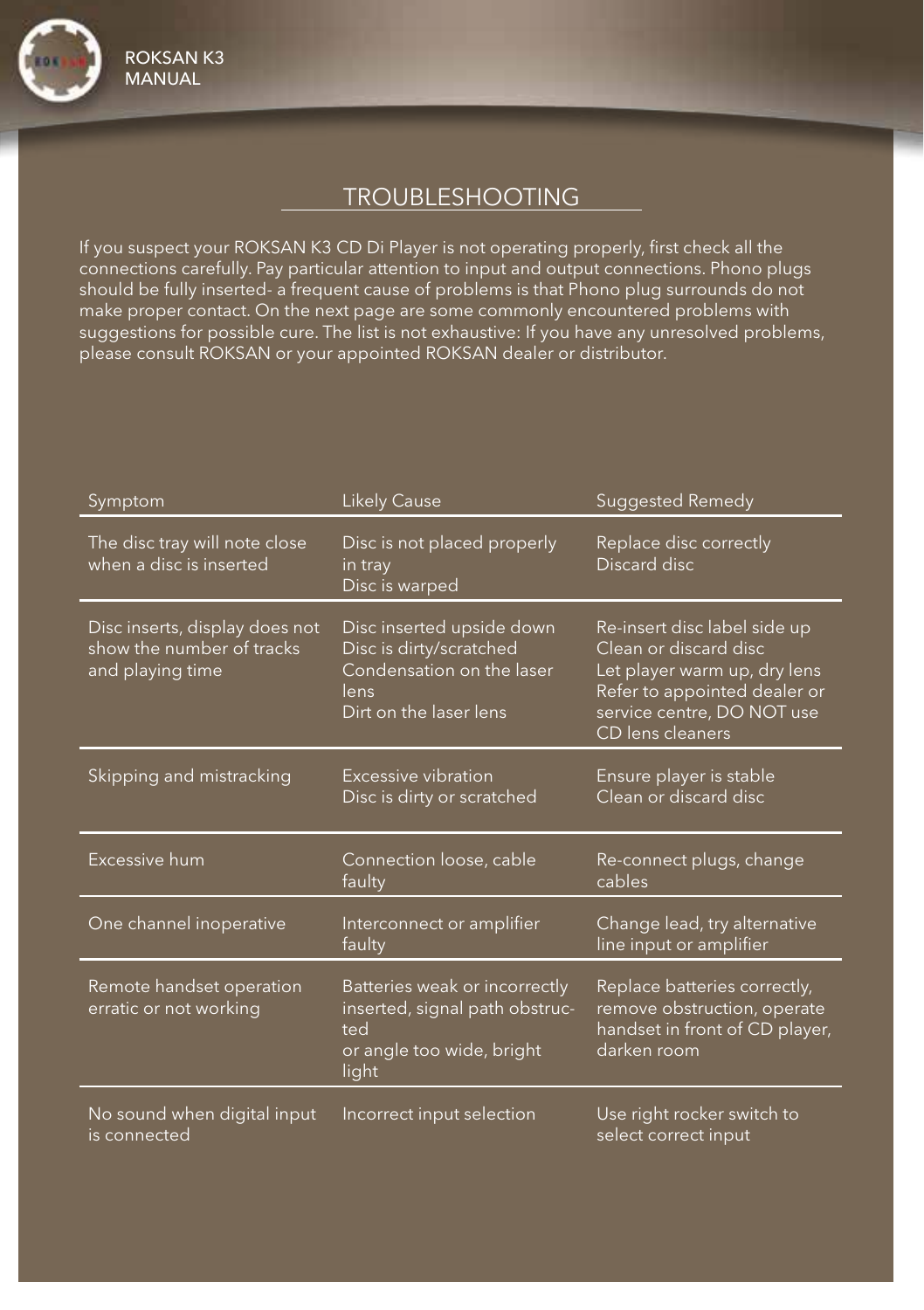

## GUARANTEE

Your ROKSAN Product is guaranteed against any defect in materials and workmanship for a period of five years from the date of purchase.

This guarantee only becomes effective once your product has been registered within fourteen days of purchase. Roksan reserves the right to ask for a copy of your purchase invoice.

This guarantee excludes:

- 1. Damage caused due to accident, misuse, neglect and incorrect installation, adjustment or repair.
- 2. Liability for damage or loss during transit from the retailer or purchaser to ROKSAN or its authorised distributor for the purposes of repair or inspection.

Carriage costs to ROKSAN shall be borne by the consignor.

All claims under this warranty must be made through an authorised ROKSAN retailer. If equipment returned for repair to ROKSAN is found on inspection to comply with the product specification, ROKSAN reserves the right to make a charge for examination and return carriage. Unauthorised servicing will void this guarantee. Warranty will only be valid when the product is bought through the authorised retailer. All the warranty issues will be dealt through the selling retailer.

### WARRANTY REGISTRATION CAN BE DONE ONLINE AT

http://www.roksan.co.uk/rw.php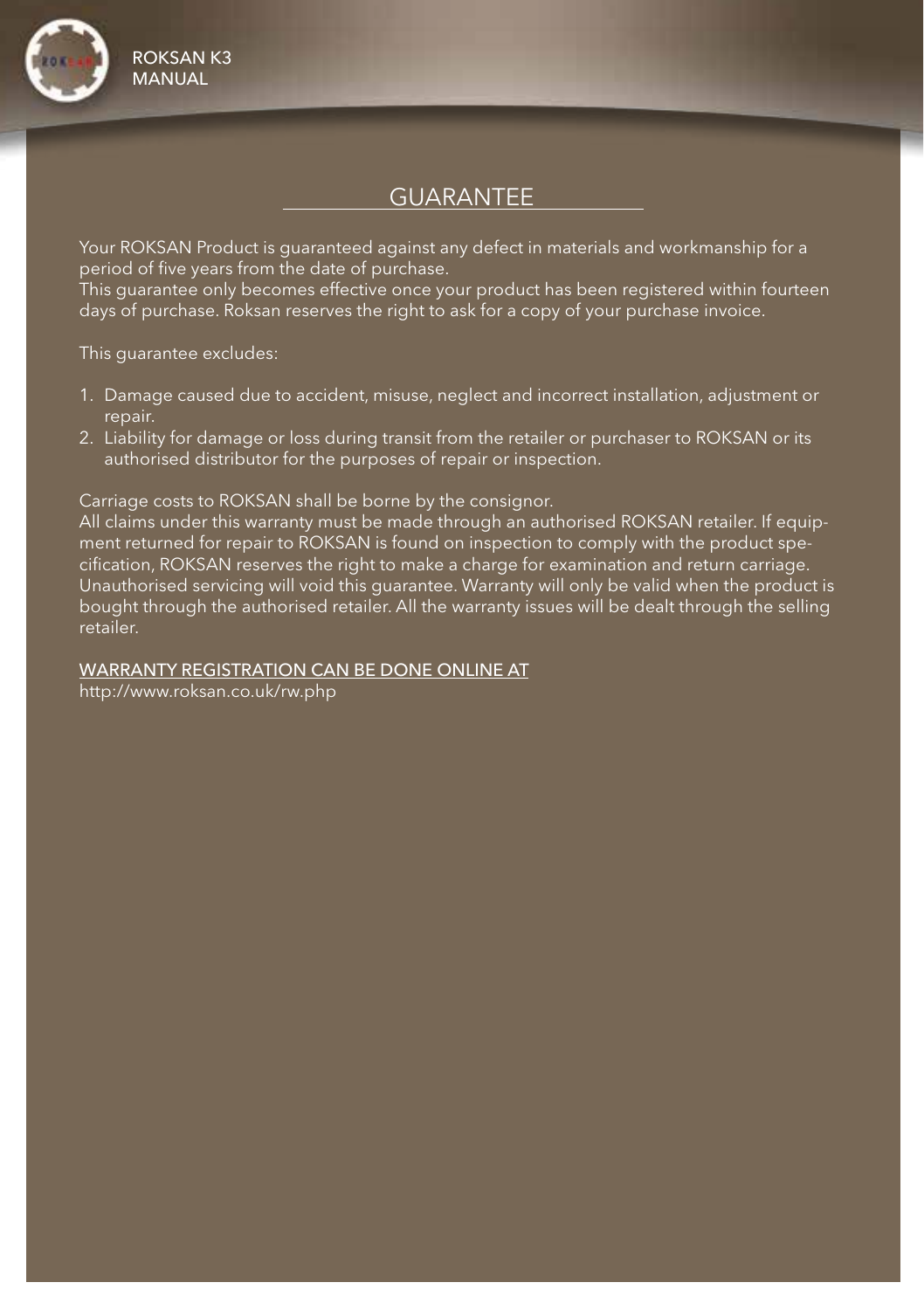

# **SPECIFICATIONS**

| <b>Operating System</b>                           | CD Digital Audio System (CD, CD-R, CD-RW)                                                                             |
|---------------------------------------------------|-----------------------------------------------------------------------------------------------------------------------|
| <b>Frequency Response</b>                         | 20Hz - 20kHz (± 0.2dB)                                                                                                |
| Harmonic Distortion<br>Intermodulation Distortion | < 0.002% @ 0dB, 1kHz<br>< 0.006% @ -30dB, 1kHz<br>< 0.002% @ 0dB, 20Hz<br>< 0.008% @ 0dB, 20kHz<br>$< 0.0015\%$ @ 0dB |
| S/N Ratio (IHF-A Wtd.)                            | $<$ 96dB L&R                                                                                                          |
| Wow & Flutter                                     | <b>Quartz Precision</b>                                                                                               |
| <b>Channel Separation</b>                         | 100dB @ 1kHz<br>80dB @ 20kHz                                                                                          |
| Output Voltage                                    | 2.2V RMS                                                                                                              |
| Digital Inputs                                    | $75 \Omega \times$ Coaxial (RCA)<br>1 x Optical (Toslink)                                                             |
| <b>Digital Outputs</b>                            | 75 Ω Coaxial (RCA)<br>1100 Balanced AES/EBU (XLR)<br>Optical (Toslink)                                                |
| D/A Conversion                                    | PCM1730E Advance Segment,<br>Audio-Stereo DAC                                                                         |
| Resolution / Sampling                             | 24 bits / 192 kHz                                                                                                     |
| Oscillation                                       | 3rd Overtone Oscillation                                                                                              |
| Crystal                                           | Super Precision, Custom Made                                                                                          |
| <b>Jitter</b>                                     | $< 150$ psec                                                                                                          |
| <b>Idle Pattern</b>                               | <-107dBL&R                                                                                                            |
| Stop-Band Rejection                               | $<$ -98 dB                                                                                                            |
| Power Supply<br>Power Consumption                 | High Performance Toroidal Transformer<br>7 Fully Regulated Power Rails<br>< 15W                                       |
| Dimensions ( $W \times H \times D$ )<br>Weight    | 432 x 380 x 105mm (Incl. Feet)<br>9kg                                                                                 |